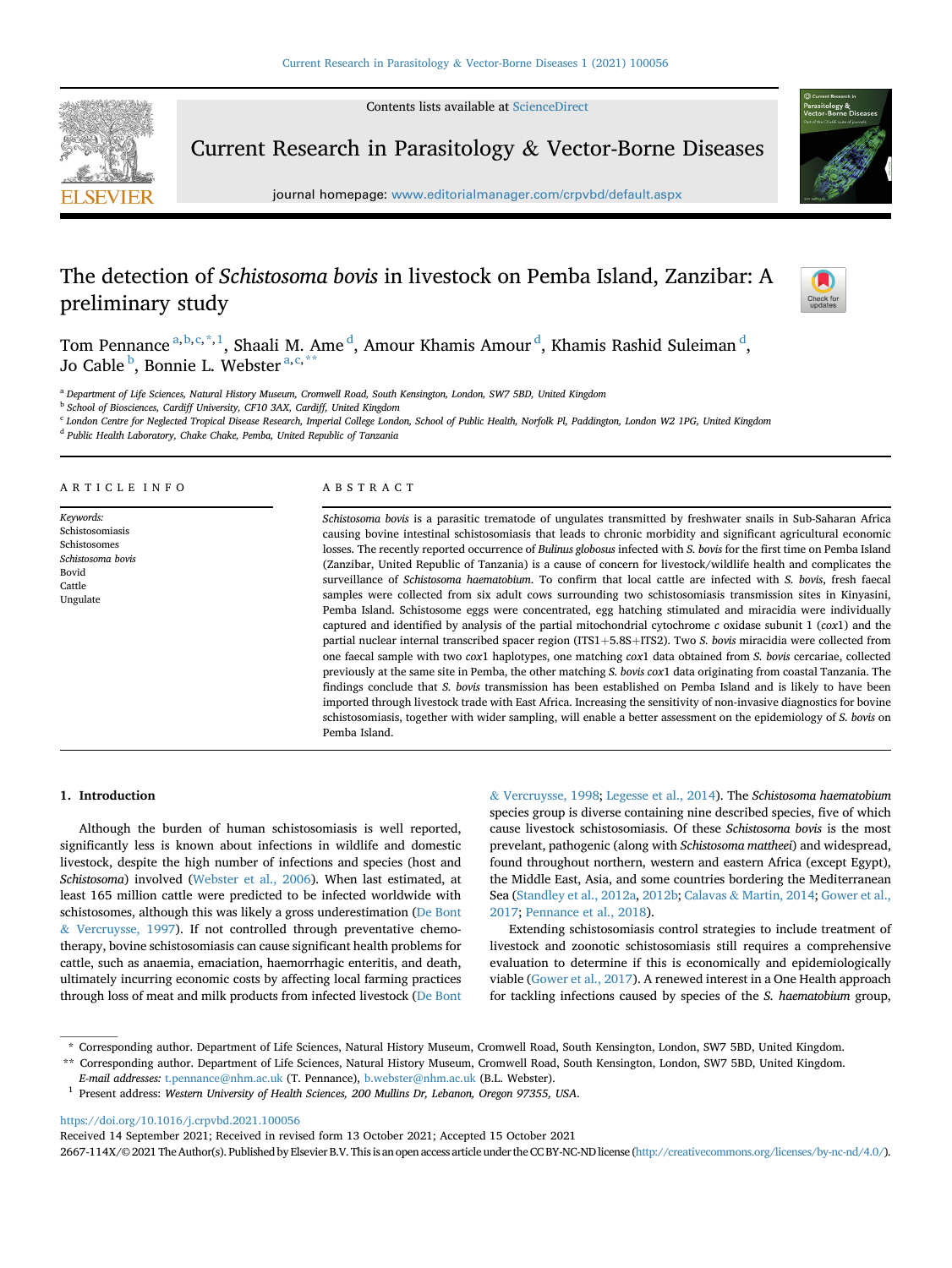including the sampling of livestock and understanding zoonotic species, has been brought about by the identification of hybrids involving humanand animal-infecting species of the S. haematobium group, such as S. haematobium and S. bovis, and more recently S. mattheei (see [L](#page-3-6)é[ger](#page-3-6) & [Webster, 2017;](#page-3-6) [Catalano et al., 2018;](#page-2-3) [Djuikwo-Teukeng et al., 2019;](#page-3-7) [L](#page-3-8)é[ger et al., 2020;](#page-3-8) [Rey et al., 2021](#page-3-9); [Savassi et al., 2021](#page-3-10)). Although S. bovis is endemic across a wide range, its presence has not been recorded on Indian Ocean Islands neighbouring the east coast of the African continent until the recent identification of S. bovis-infected Bulinus globosus, the intermediate host snail species, on Pemba Island, Zanzibar ([Pennance et](#page-3-5) [al., 2018](#page-3-5)).

Zanzibar, an archipelago of two islands situated off the east coast of Tanzania in the Indian Ocean is composed of two major islands, Unguja to the south and Pemba to the north, as well as several smaller isles. Pemba and Unguja have a long history of urogenital schistosomiasis research and control, which dates back almost a century [\(Crofton, 1928\)](#page-2-4) and is now being targeted as the next elimination setting ([Knopp et al.,](#page-3-11) [2019\)](#page-3-11). For urogenital schistosomiasis control and elimination on Zanzibar, the islands were thought to offer an advantage due to the allopatric transmission of S. haematobium predominantly through a single snail host, B. globosus, restricting areas where transmission can take place ([Stothard et al., 2000\)](#page-3-12). Recent observations on Pemba, however, demonstrated the occurrence of S. bovis transmission with the detection of shedding B. globosus snails collected from a stream that neighboured a cattle grazing area ([Pennance et al., 2018](#page-3-5)).

The detection of S. bovis on Pemba not only complicates future transmission monitoring of S. haematobium but also poses a potentially new threat to domestic livestock and wildlife health in Zanzibar [\(Pen](#page-3-5)[nance et al., 2018](#page-3-5)). Schistosomiasis diagnosis in animals remains problematic, with most of our understanding of schistosomes infecting cattle derived from post-mortem autopsies [\(L](#page-3-6)éger & [Webster, 2017](#page-3-6)). Methods relying on miracidial hatching or stool microscopy for eggs both lack sensitivity due to the difficulty in processing large amounts of cattle faeces [\(Giovanoli Evack et al., 2020\)](#page-3-13). However, miracidial hatching ensures the viability of eggs and allows for the capture of miracidia for genetic analysis ([De Bont et al., 1996](#page-3-14); [De Bont](#page-2-1) & [Vercruysse, 1998;](#page-2-1) [Savassi et al., 2020\)](#page-3-15).

Here, we aimed to determine if cattle were infected with S. bovis on Pemba Island to confirm established transmission and to collect miracidia for genetic analysis and comparison to mainland African S. bovis.

#### 2. Materials and methods

# 2.1. Study site and sampling

<span id="page-1-0"></span>In mid-February 2019, fresh stool samples were collected from six adult cows (Bos taurus) across two sites in Kinyasini (Pemba Island). Three cows were sampled in the immediate area surrounding site Kinya6 (coordinates: -5.03560, 39.73972), a stream surrounded by marsh

previously reported for the occurrence of several S. bovis-infected B. globosus (see [Pennance et al., 2018](#page-3-5)). Fresh stool samples were also taken from three cows in the immediate vicinity of a second stream site, Kinya9 (coordinates: -5.03077, 39.73333), 800 m north-west of the first site where only S. haematobium was known to be transmitted. A photo was taken of each cow and a 300 ml collection pot was filled using a spatula with freshly excreted faeces and transported back to the Public Health Laboratory (Chake Chake, Pemba Island). Faecal samples were stored at 4  $\degree$ C upon return to the laboratory, and within 24 h of collection, each faecal sample was individually washed with 0.85% saline solution through four sieves of decreasing mesh size (1.4 mm; 710 μm; 355 μm; and 212 μm) to remove large debris and the sediment was collected in a final retention sieve of 125  $\mu$ m [\(Fig. 1\)](#page-1-0). This remaining sediment was subdivided in half to trial two different miracidia hatching methods, using either a Pitchford funnel or sedimentation flask [\(Fig. 1\)](#page-1-0).

For the Pitchford funnel miracidial hatching method, the faecal solution was washed within the Pitchford funnel [\(Pitchford](#page-3-16) & [Visser, 1975\)](#page-3-16) (mesh sizes: inner sieve 200 μm; outer sieve 40 μm) using room temperature bottled water concentrated to provide a faecal sediment, which was then placed equally in three separate 90 mm Petri dishes (AB260; Appleton Woods Ltd., Birmingham, UK). Room temperature bottled water was added to each Petri dish and placed in indirect sunlight outside (28–34 °C) for at least 1 h to induce miracidia hatching. Petri dishes were checked for swimming miracidia at 4, 8, 20 and 24 h after plating.

For the sedimentation flask method, the other half of the sieved faecal solution was placed directly in individual 250 ml sedimentation flasks, filled with room temperature bottled water to the 250 ml mark, mixed For the sedimentation flask method, the other half of the sieved faecal solution was placed directly in individual 250 ml sedimentation flasks, filled with room temperature bottled water to the 250 ml mark, mixed using a 1 h. Each sedimentation flask was then completely covered in a heavy microfibre piece of black fabric, except for the top 25 ml (i.e. between 225 and 250 ml) which was left exposed to light from a desk lamp to encourage any miracidia present to move to surface. Between 5 and 10 ml of liquid was removed from the top of the liquid surface and placed in a Petri dish to check for swimming miracidia following 4, 8, 20 and 24 h.

For both methods, any swimming S. bovis miracidia observed in Petri dishes, using a dissection microscope, were captured and individually pipetted in 3.5 μl onto Whatman FTA cards (Whatman, Part of GE Healthcare, Florham Park, USA) for subsequent molecular analyses ([Gower et al., 2007;](#page-3-17) [Webster et al., 2012\)](#page-3-18).

# 2.2. Molecular analyses of Schistosoma specimens

Following elution of parasite DNA from Whatman FTA cards as described in [Webster et al. \(2015\),](#page-3-19) schistosome species identification was performed by mito-nuclear analyses targeting a partial mitochondrial cytochrome c oxidase subunit 1 (cox1) region (956 bp) and the complete nuclear internal transcribed spacer (ITS1+5.8S + ITS2) rDNA region (967 bp) following previous methods [\(Webster et al., 2012,](#page-3-18) [2013a\)](#page-3-20). Sequence data were manually edited and trimmed for both cox1 (750 bp) and



Fig. 1. Outline of two protocols for the detection, collection and identification of Schistosoma bovis miracidia from bovine faecal samples.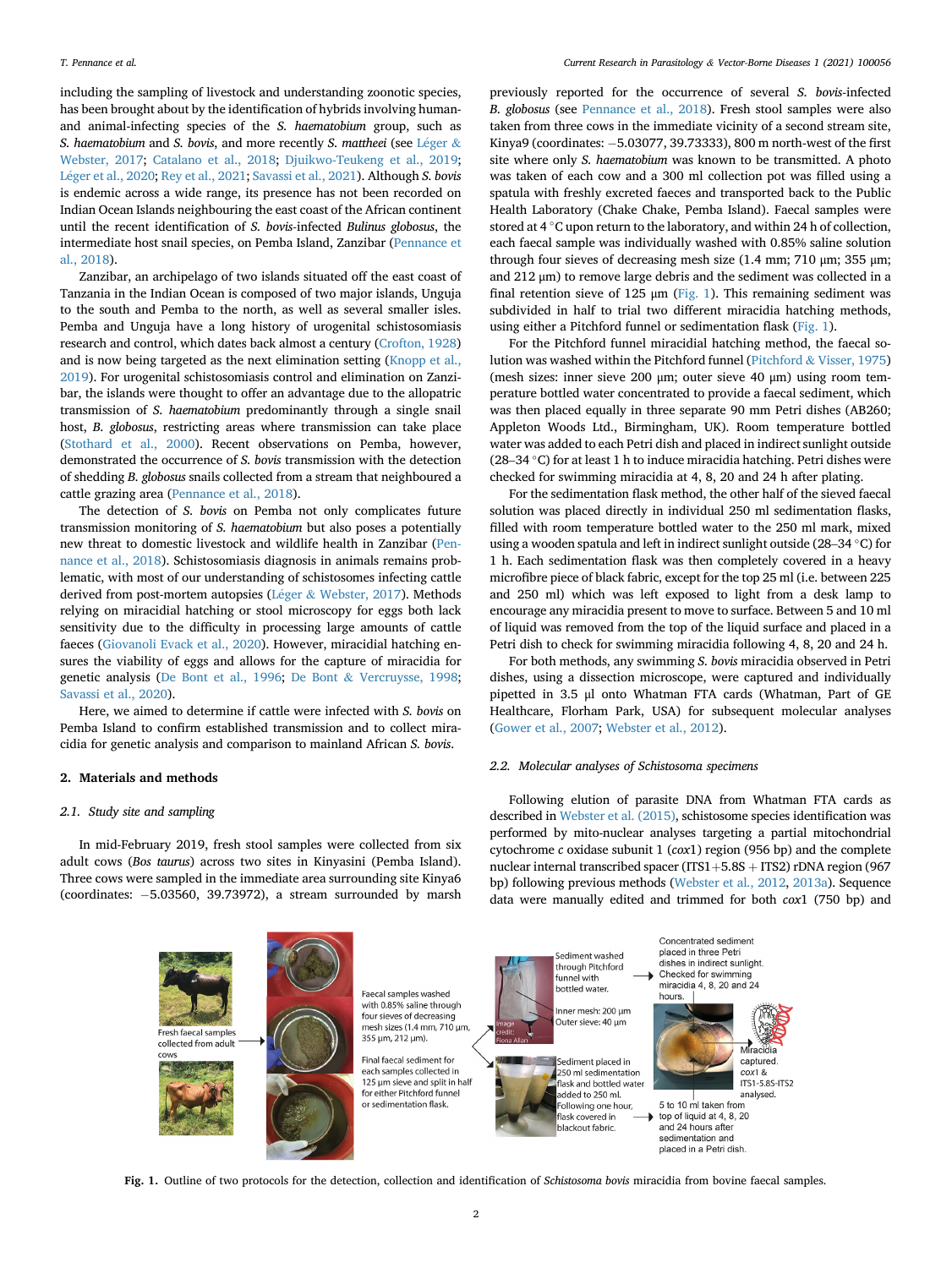$ITS1+5.8S+ITS2$  (880 bp) in Sequencher v5.4.6 (GeneCodes Corp., Michigan, USA). The cox1 and ITS species identification was inferred by comparison to reference data as described in [Webster et al. \(2012,](#page-3-18) [2013b\).](#page-3-21)

#### 3. Results and discussion

From the six cow stool samples processed from the two sites in Kinyasini, miracidia were successfully hatched from one sample from site Kinya6 using the Pitchford funnel method. No miracidia were recovered from samples processed using the sedimentation flask method. From the positive sample, two swimming miracidia were recovered and molecularly identified as S. bovis with two cox1 haplotypes (Sb2; GenBank: OK484568 and Sb3; GenBank: OK484569), which differed from each other by nine single nucleotide polymorphisms. The ITS profiles from the two S. bovis miracidia were identical (GenBank: OK447652), and showed no intraspecies variation to the previously sequenced cercarial samples from Pemba Island ([Pennance et al., 2018](#page-3-5)).

The adult cow, that two miracidia were recoved from, was from site Kinya6, where S. bovis-infected B. globosus have previously been identified [\(Pennance et al., 2018](#page-3-5)). Of the two S. bovis cox1 haplotypes identified from the miracidia, one (Sb2) was identical in its overlapping sequence (664 bp) to the S. bovis cox1 haplotype previously identified from S. bovis cercariae released from the B. globosus collected at this same site (Kinya6) in the previous study conducted in 2016 (GenBank: MH014043; see [Pennance et al., 2018\)](#page-3-5). The second S. bovis cox1 haplotype (Sb3) was identical to a S. bovis isolate originating from Iringa, coastal Tanzania (GenBank: AY157212; see [Lockyer et al., 2003](#page-3-22)). The matching S. bovis haplotypes from the cow and also from the cercariae released by B. globosus confirmed direct and ongoing transmission at this site. The close relatedness of the haplotypes to S. bovis from Tanzania suggests introduction into Pemba from the African mainland, possibly via cattle importation, rather than being a distinct population originating in Pemba (see Supplement S2 in [Vreysen et al., 2014;](#page-3-23) [Pennance et al.,](#page-3-5) [2018\)](#page-3-5). Investigating the route of S. bovis transmission to Pemba by a more extensive genetic comparison with other mainland strains of S. bovis, such as those from coastal Kenya, may help elucidate how this parasite was introduced to Zanzibar. There has been a steady increase in cattle farming on Zanzibar since the late 20th Century (see Supplement S2 in [Vreysen et al., 2014\)](#page-3-23) that has been facilitated by the importation of cattle under strict guidelines of the United Republic of Tanzania's Animal Resources Management Act of 1999 [\(https://www.fao.org/faolex/resul](https://www.fao.org/faolex/results/details/en/c/LEX-FAOC172321/) [ts/details/en/c/LEX-FAOC172321/\)](https://www.fao.org/faolex/results/details/en/c/LEX-FAOC172321/). Although many veterinary concerns are covered in these nationwide guidelines, bovine schistosomiasis is not included here despite the risk to livestock/wildlife health.

The confirmed presence of S. bovis infecting cattle on Pemba Island is a cause for concern since increased transmission could lead to significant animal health and economic impact, as well as a potential risk for hybridisation with S. haematobium [\(Huyse et al., 2009](#page-3-24); [Savassi et al.,](#page-3-15) [2020\)](#page-3-15). Since many studies have investigated the larval schistosomes shed from the endemic Bulinus spp. collected from the Zanzibar archipelago ([Stothard et al., 2002](#page-3-25); [Allan et al., 2013;](#page-2-5) [Pennance et al., 2016](#page-3-26)), and none have identified S. bovis before 2016 [\(Pennance et al., 2018\)](#page-3-5), it could be proposed that the introduction of S. bovis is recent. This is supported by the fact that in other endemic regions where S. bovis and S. haematobium occur in a well-established sympatry, the abundance of S. bovis-infected Bulinus spp. is often several times higher than that of S. haematobium ([Pennance et al., 2020](#page-3-27)).

Our trial in recovering bovine schistosomes following miracidial hatching was successful in that we detected, collected and identified two S. bovis miracidia using a non-invasive sampling method. This low number of miracidia is expected ([Giovanoli Evack et al., 2020\)](#page-3-13), especially from such reduced sampling. In the immediate future on Pemba Island, a better assessment of S. bovis is required to determine the epidemiology of bovine infections. In addition to screening Bulinus snails for Schistosoma infections and differentiating S. haematobium and S. bovis [\(Pennance et](#page-3-5) [al., 2018](#page-3-5)), one could also assess the prevalence and burden of disease in cattle by dissections after animals are slaughtered for meat, as is the case in the majority of studies investigating bovine schistosomiasis ([L](#page-3-6)é[ger](#page-3-6)  $\&$ [Webster, 2017](#page-3-6)).

#### 4. Conclusion

To the best of our knowledge, we provide here the first evidence of S. bovis transmission on Pemba Island. Further faecal sampling on Pemba Island and trials to improve the sensitivity of S. bovis diagnosis are essential to identify the distribution and impact of bovine schistosomiasis on livestock, and assess the requirement for starting livestock treatment to curtail transmission. The latter goal is critical considering the importance of livestock farming to Zanzibar's economy [\(OCGS, 2019\)](#page-3-28) and the potential, if any, of animal reservoirs of zoonotic S. haematobium group species and hybrid transmission.

# Funding

The study was funded by a Wellcome Trust Seed Award, grant number 207728 awarded to Dr Bonnie Webster. Tom Pennance was funded by the NERC GW4 $+$  DTP and the Natural Environmental Research Council (NE/L002434/1).

# CRediT author statement

Conception and design of the present study investigating the presence of bovine schistosomes on Pemba Island was done by TP, SMA, JC and BLW, field surveys and acquisition of data by TP, SMA, AKA, KRS and BLW and the analysis and interpretation of data by TP, JC and BW. TP produced the first draft, JC and BW contributed to subsequent drafts. TP and BW led the writing process. All authors read and approved the final manuscript.

# Data availability

The datasets supporting the conclusions of this article are included within the article with additional nucleotide sequence data available in the GenBank repository (OK484568, OK484569 and OK447652).

# Declaration of competing interests

The authors declare that they have no known competing financial interests or personal relationships that could have appeared to influence the work reported in this paper.

# Acknowledgements

We thank Said Mohammed Ali and staff at the Public Health Laboratory–Ivo de Carneri for making the surveys and collections possible, and also to Dr Stefanie Knopp at the Swiss Tropical and Public Health Institute and University of Basel for helping to identify initial study sites. The authors would also like to thank Dr Fiona Allan, Dr Aidan Emery and Professor David Rollinson for useful discussion in concentrating bovine faecal samples.

### References

- <span id="page-2-5"></span>[Allan, F., Dunn, A.M., Emery, A.M., Stothard, J.R., Johnston, D.A., Kane, R.A., et al., 2013.](http://refhub.elsevier.com/S2667-114X(21)00050-9/sref1) [Use of sentinel snails for the detection of](http://refhub.elsevier.com/S2667-114X(21)00050-9/sref1) Schistosoma haematobium transmission on m, F., Dunn, A.M., Emery, A.M., Stothard, J.R., Johnston, D.A., Kane, R.A., et al., Use of sentinel snails for the detection of *Schistosoma haematobium* transmissio<br>Zanzibar and observations on transmission patterns. Acta
- Use of sentinel snails for the detection of *Schistosoma haematobium* transmission on<br>Zanzibar and observations on transmission patterns. Acta Trop. 128, 234–240.<br>Calavas, D., Martin, P.M.V., 2014. Schistosomiasis in cattl
- <span id="page-2-3"></span><span id="page-2-2"></span>[Catalano, S., S](http://refhub.elsevier.com/S2667-114X(21)00050-9/sref3)[ene, M., Diouf, N.D., Fall, C.B., Borlase, A., L](http://refhub.elsevier.com/S2667-114X(21)00050-9/sref3)e[ger, E., et al., 2018. Rodents](http://refhub.elsevier.com/S2667-114X(21)00050-9/sref3) as natural hosts of zoonotic Schistosoma [species and hybrids: An epidemiological and](http://refhub.elsevier.com/S2667-114X(21)00050-9/sref3) Dis. 20, 2163-2164.<br>Ilano, S., Sène, M., Diouf, N.D., Fall, C.B., Borlase, A., Léger, E., et al., as natural hosts of zoonotic *Schistosoma* species and hybrids: An epide<br>evolutionary perspective from West Africa. J. Inf.
- <span id="page-2-4"></span><span id="page-2-0"></span>[Crofton, R., 1928. Zanzibar Protectorate: Report for 1927. Government Printer, London, UK.](http://refhub.elsevier.com/S2667-114X(21)00050-9/sref4) evolutionary perspective from West Africa. J. Inf. Dis. 218, 429–433.<br>
Crofton, R., 1928. Zanzibar Protectorate: Report for 1927. Government Printer, London, UK.<br>
De Bont, J., Vercruysse, J., 1997. The epidemiology and con
- <span id="page-2-1"></span>